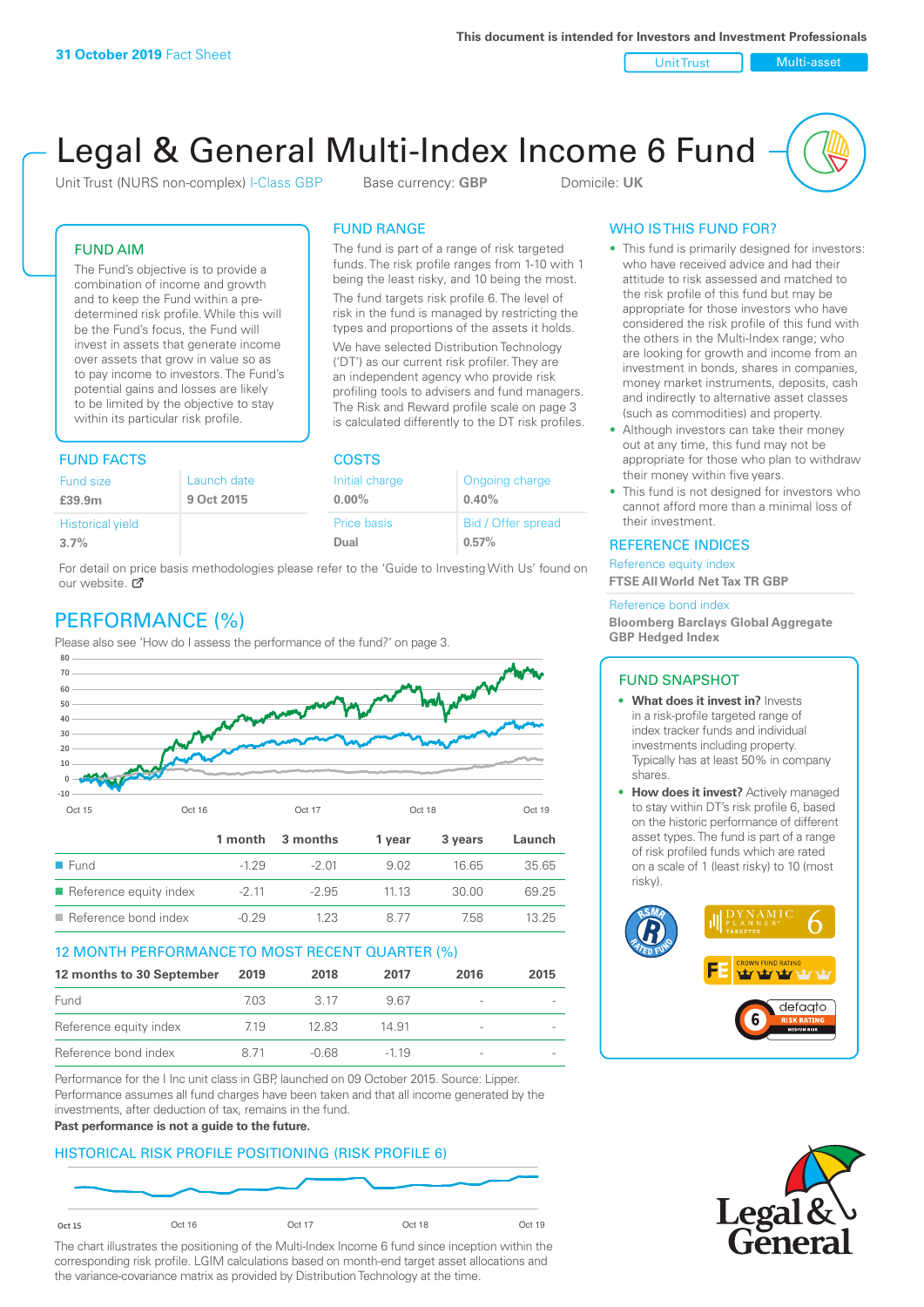### Legal & General Multi-Index Income 6 Fund

Unit Trust (NURS non-complex) I-Class GBP

### PORTFOLIO BREAKDOWN

All data source LGIM unless otherwise stated. Totals may not sum due to rounding.





### FUND MANAGERS

The fund managers have responsibility for managing the multi-index fund range. They are part of the Multi-Asset Funds (MAF) team in LGIM. This team focuses on designing and managing multi-asset funds that are tailored to match the specific objectives of various client types. The team sits within a wider Asset Allocation team which combines both depth of experience with a broad range of expertise from different fields, including fund management, investment consulting and risk management roles.

# TOP 10 HOLDINGS (%)

| <b>L&amp;G UK Index Trust</b>                                    | 12.9 |
|------------------------------------------------------------------|------|
| iShares UK Dividend UCITS ETF                                    | 9.9  |
| L&G Emerging Markets Government Bond (Local Currency) Index Fund | 8.2  |
| L&G Emerging Markets Government Bond (US\$) Index Fund           | 7.9  |
| L&G High Income Trust                                            | 6.4  |
| L&G US Index Trust                                               | 5.3  |
| L&G Global Emerging Markets Index Fund                           | 4.8  |
| <b>L&amp;G Pacific Index Trust</b>                               | 4.5  |
| L&G European Index Trust                                         | 4.5  |
| L&G Global Listed Infrastructure Index Fund                      | 4.3  |